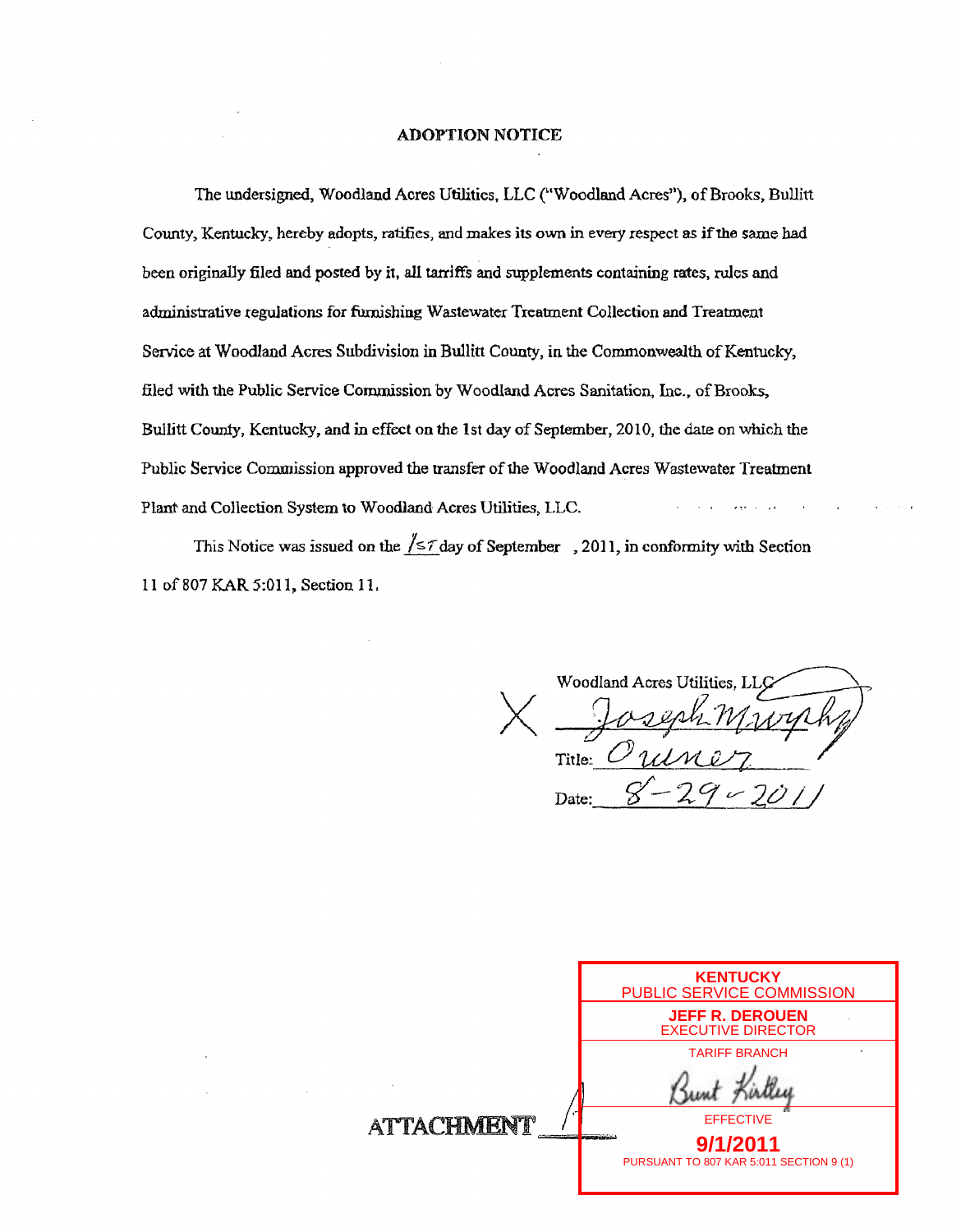# WOODLAND ACRES SANITATION INCORPORATED

 $\begin{array}{c} 1 \\ 1 \\ 1 \end{array}$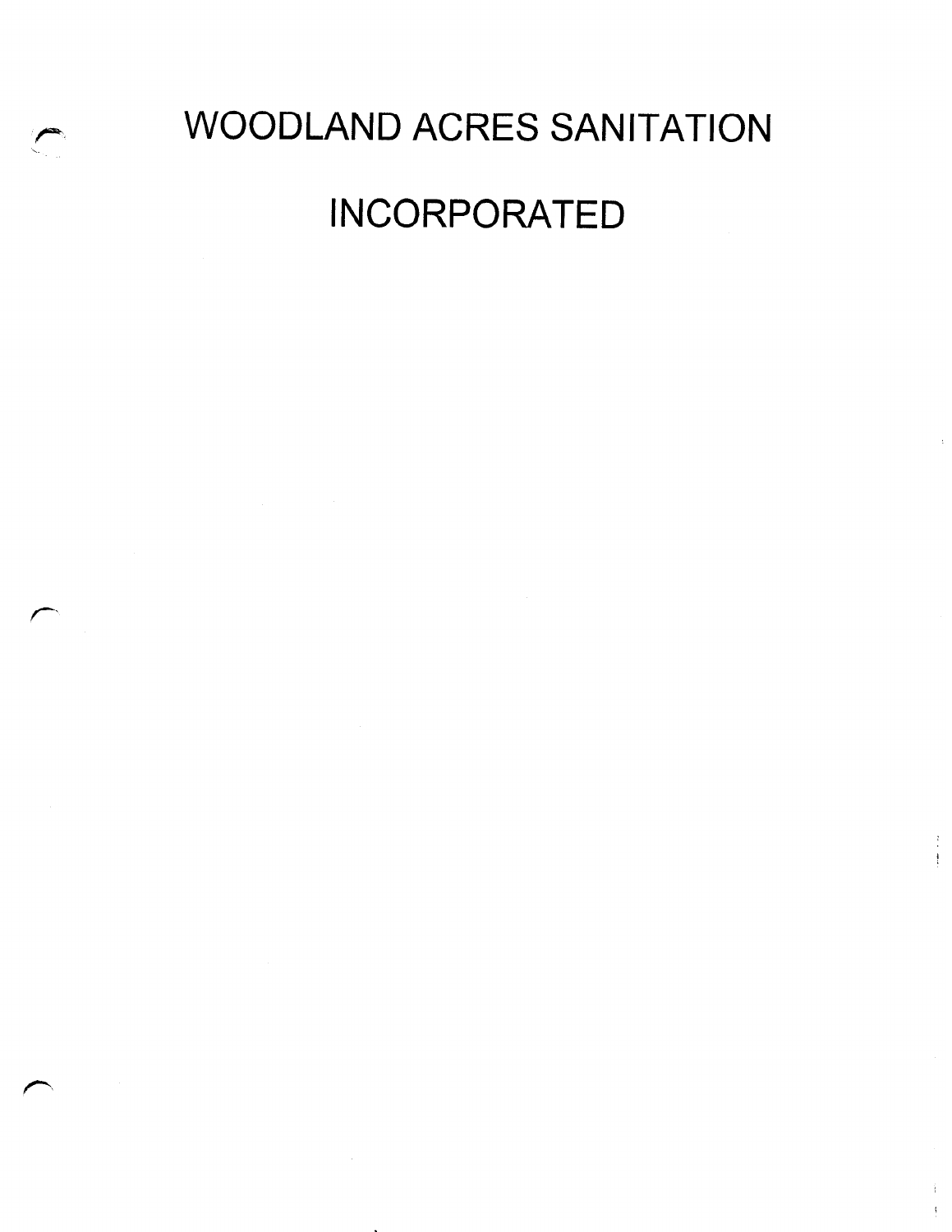|               |                   |                                             |                            |                        | <b>P.S.C.</b> Ky. No. $\frac{1}{2}$ |                       |                                     |     |
|---------------|-------------------|---------------------------------------------|----------------------------|------------------------|-------------------------------------|-----------------------|-------------------------------------|-----|
|               |                   | RFCFIVED                                    |                            |                        | Cancels P.S.C. Ky. No.              |                       |                                     |     |
|               |                   | <b>JUN 7 1993</b>                           |                            |                        |                                     |                       |                                     |     |
|               | <del>-89.C.</del> | <b>RESEARCH DIVISION</b>                    |                            |                        |                                     |                       |                                     |     |
|               |                   | WOODLAND ACRES SANITATION, INC.             |                            |                        |                                     |                       |                                     |     |
|               |                   |                                             |                            | $(\overline{Utility})$ |                                     |                       |                                     |     |
|               |                   |                                             |                            | OF                     |                                     |                       |                                     |     |
|               |                   | Mt. Washington, Bullitt County Kentucky     |                            |                        |                                     |                       |                                     |     |
|               |                   |                                             |                            | (City)                 |                                     |                       |                                     |     |
|               |                   | RATES, RULES AND REGULATIONS FOR FURNISHING |                            |                        |                                     |                       |                                     |     |
|               |                   |                                             |                            | SEWER SERVICE          |                                     |                       |                                     |     |
|               |                   |                                             |                            | <b>AT</b>              |                                     |                       |                                     |     |
|               |                   |                                             | WOODLAND ACRES SUBDIVISION |                        |                                     |                       |                                     |     |
|               |                   |                                             | SHEPHERDSVILLE, KENTUCKY   | (Location)             |                                     |                       |                                     |     |
|               |                   |                                             |                            |                        |                                     |                       |                                     |     |
|               |                   |                                             |                            |                        |                                     |                       |                                     |     |
|               |                   | FILED WITH PUBLIC SERVICE COMMISSION OF     |                            |                        |                                     |                       |                                     |     |
|               |                   |                                             |                            | <b>KENTUCKY</b>        |                                     |                       |                                     |     |
|               |                   |                                             |                            |                        |                                     |                       |                                     |     |
|               |                   |                                             |                            |                        |                                     |                       |                                     |     |
| <b>ISSUED</b> |                   | Jüne 1, $1993$                              |                            |                        | <b>EFFECTIVE</b>                    |                       | June 1, 1993                        |     |
|               |                   |                                             |                            |                        |                                     |                       |                                     |     |
|               |                   | <b>PUBLIC SERVICE COMMISSION</b>            |                            |                        |                                     |                       | SSUED BY Woodland Acres Sanitation, | Inc |
|               |                   | OF KENTUCKY                                 |                            |                        |                                     | (Name of Utility)     |                                     |     |
|               |                   | <b>EFFECTIVE</b>                            |                            |                        | BY                                  | MRITur<br>(Signature) |                                     |     |
|               |                   | JUL                                         | 6 1993                     |                        |                                     | SECRETARY             |                                     |     |
|               |                   | PURSUANT TO 807 KAR 5:011.<br>SECTION 9 (1) |                            |                        |                                     |                       |                                     |     |
|               | <b>BY:</b>        | Usser                                       |                            |                        |                                     |                       |                                     |     |
|               |                   | PUBLIC SERVICE COMMISSION MANAGER           |                            |                        |                                     |                       |                                     |     |

 $\sim 10^{-1}$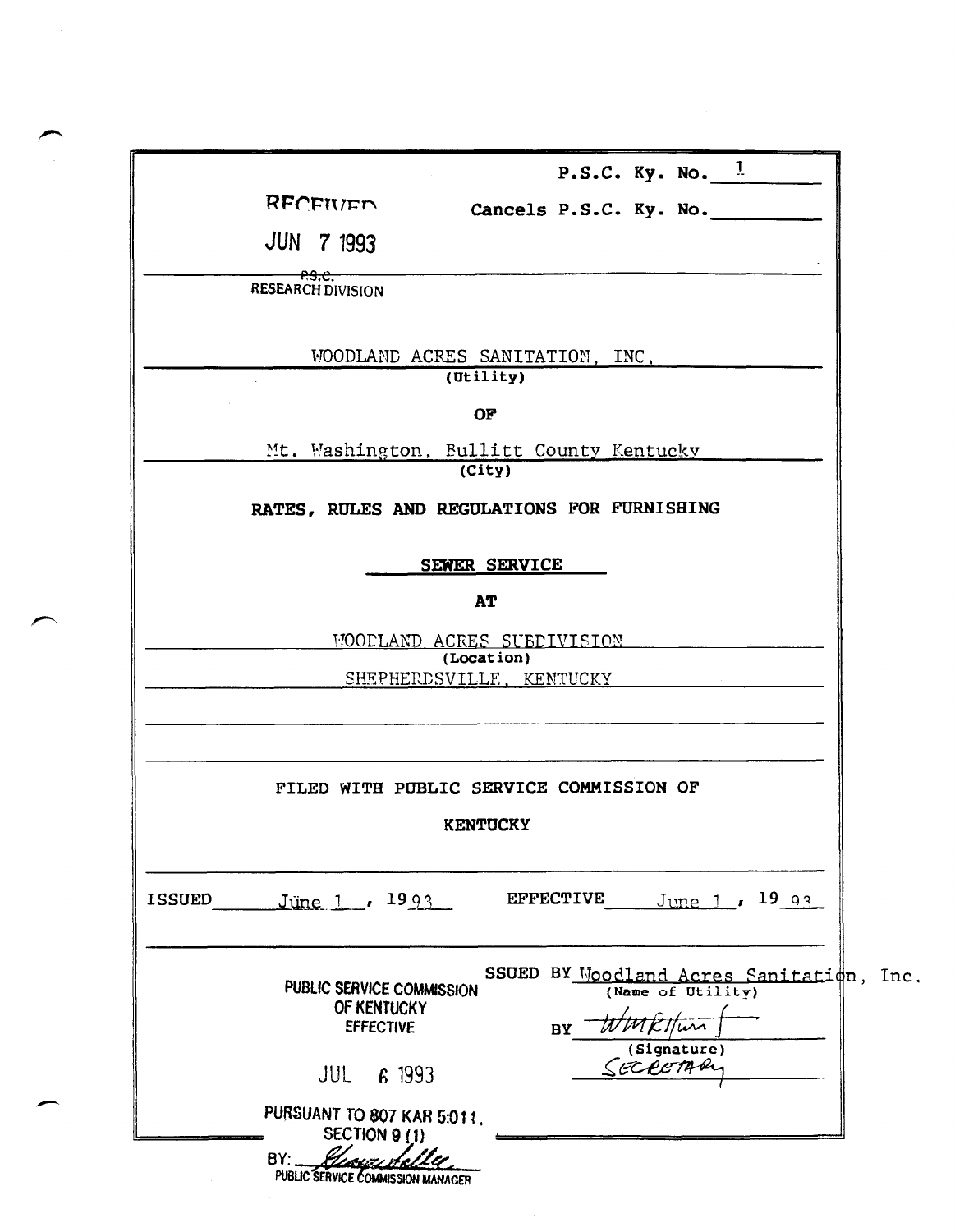? Form for filing Rate Schedules

 $\sim$  .

Woodland Acres Sanitation, Inc. Name of Issuing Corporation

|              | Woodland Acres Subdivision<br>For Bullitt County, Kentucky<br>Community, Town or City |
|--------------|---------------------------------------------------------------------------------------|
|              |                                                                                       |
| P.S.C. NO. 1 |                                                                                       |
|              | original SHEET NO. 1                                                                  |
|              | CANCELLING P.S.C. NO.                                                                 |
|              | SHEET NO.                                                                             |

# CLASSIFICATION OF SERVICE

|                                  | RATE<br>PER UNIT                                                             |
|----------------------------------|------------------------------------------------------------------------------|
| Single Family Residential        | \$19.47                                                                      |
| Multi-Family (per dwelling unit) | \$<br>N/A                                                                    |
| Commercial                       | N/A<br>\$                                                                    |
|                                  |                                                                              |
|                                  |                                                                              |
|                                  |                                                                              |
|                                  |                                                                              |
|                                  |                                                                              |
|                                  |                                                                              |
|                                  | PUBLIC SERVICE COMMISSION<br>OF KENTUCKY                                     |
|                                  | <b>EFFECTIVE</b>                                                             |
|                                  | SEP 281984                                                                   |
|                                  | PURSUANT 10 807 KAR 5:011,<br>BEGTION Q (1)<br><b>BY</b>                     |
|                                  |                                                                              |
|                                  |                                                                              |
| DATE OF ISSUE September 28, 1984 | DATE EFFECTIVE September 28, 1984                                            |
| William R. Hurst<br>ISSUED BY    | TITLE<br>Secretary                                                           |
| Name of Officer                  | Issued by authority of an Order of the Public Service Commission of Kentucky |

essasse by additionally so an erable of the research of the second of the second of the second of the second  $\frac{1}{2}$  and  $\frac{1}{2}$  and  $\frac{1}{2}$  and  $\frac{1}{2}$  and  $\frac{1}{2}$  and  $\frac{1}{2}$  and  $\frac{1}{2}$  and  $\frac{1}{2}$  and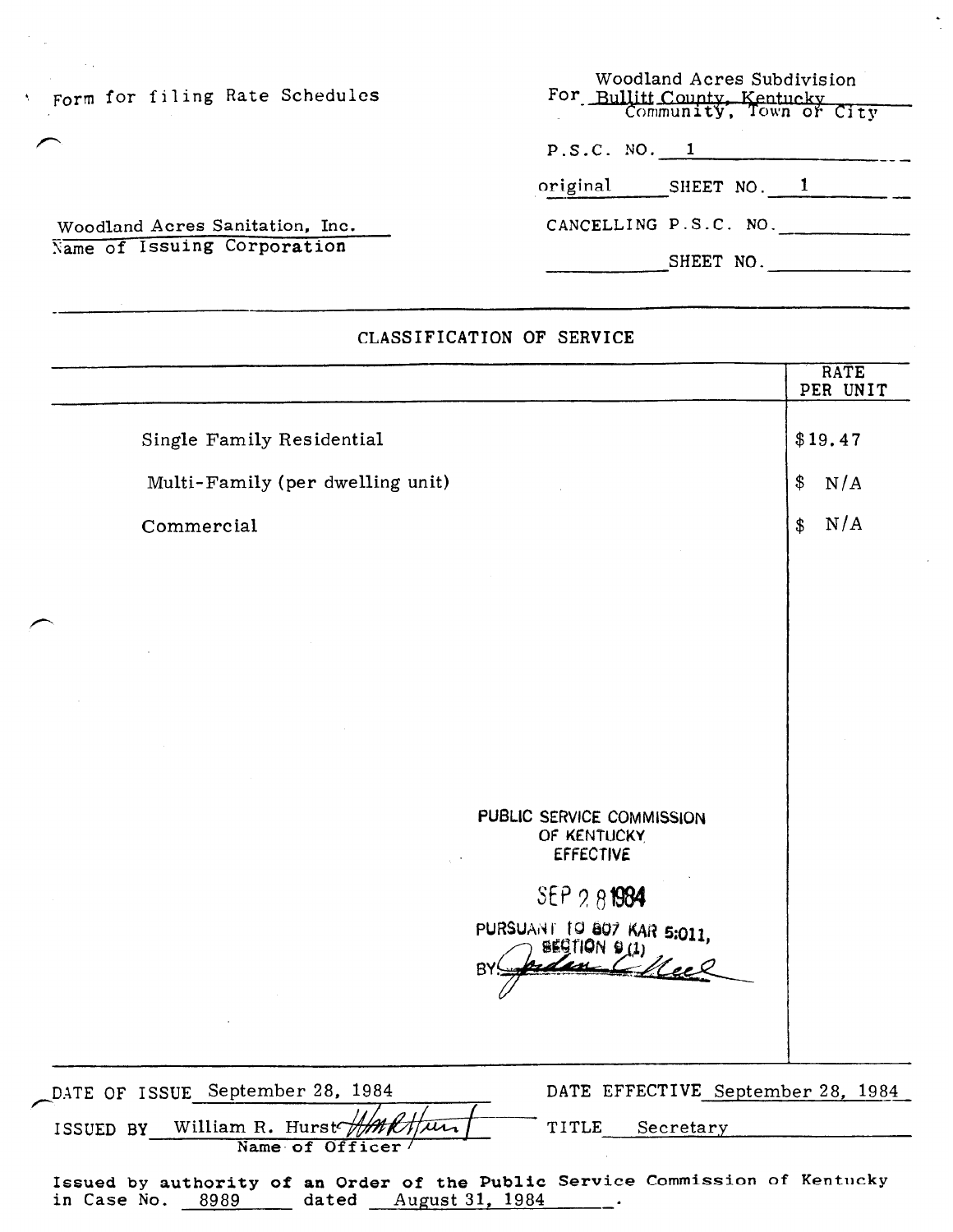|  | FOR Woodland Acres Sanitation, Inc. |  |
|--|-------------------------------------|--|
|  |                                     |  |

P.S.C. KY. No.

CANCELLING P.S.C. KY NO.

SHEET NO.

SHEET No.

Moodland Acres Sanitation, Inc. (Utility)

# RULES AND REGULATIONS

This schedule of Rules and Regulations governs the furnishing of sewage service Moodland Acres Sanitation, hereinafter referred to as the Utility and applitude and to all service received from the Utility. All Rules and Regulations are to be in effect so long as they are not in conflict with the rules and regulations of the Public Service Commission. The Utility is further subject to all Rules and Regulations of the Public Service Commission.

#### SERVICE AREA

|            |                |        |     |                |               | The utility furnishes sewer service to Woodland Acres Subdivision |  |
|------------|----------------|--------|-----|----------------|---------------|-------------------------------------------------------------------|--|
| located at | Shepherdsville |        | i n | <b>Bullitt</b> | (Subdivision) | County, Kentucky                                                  |  |
|            |                | (Citv) |     |                |               |                                                                   |  |

#### SUBSTANCES NOT TO BE DISCHARGED INTO SEWERS

No substances shall be placed into the sanitary sewer system which will create a combustible, gaseous, explosive or inflammable condition nor shall any substances or objects be placed or discharged into the system which will not dissolve and which will thus cause an obstruction and clogging within the system. No petroleum products shall be placed or discharged into the system. No storm water or surface water drain shall be connected with the sanitary sewer system nor shall any storm or surface water be otherwise introduced into the system.

#### SEWER LINES

A sewer service pipe shall not be laid in the same trench with a water pipe.

If a governmental agency requires an inspection of the customer's plumbing, the Utility shall not connect the customer's service pipe until it has received notice from the inspecction agency certifying that the customer's plumbing is satisfactory. When necessary to move or relocate facilities, the cost will be paid by the party or parties requesting such relocation.

|                            | PUBLIC SERVICE COMMISSION<br>OF KENTUCKY<br><b>EFFECTIVE</b>                   |
|----------------------------|--------------------------------------------------------------------------------|
|                            |                                                                                |
| DATE OF                    | 1993                                                                           |
| <b>ISSUES</b>              | <b>EFFECTIVE</b>                                                               |
| । ००२                      | <b>DATE</b>                                                                    |
| <u>June</u>                | une                                                                            |
| <b>YEAR</b>                | <b>YEAR</b>                                                                    |
| <b>DATE</b>                | <b>MONTH</b>                                                                   |
| <b>MONTH</b>               | <b>DATE</b>                                                                    |
| <b>ISSUED</b><br>ВY<br>سمب | PURSUANT FO 807 KAR 5:011.<br>NEF<br><i>c</i> ecretary<br><b>SECTION 9 (1)</b> |
| OFFICER                    | TITLE                                                                          |
| <b>OF</b>                  | BY:                                                                            |
| <b>SIGNATURE</b>           | Genev Helle                                                                    |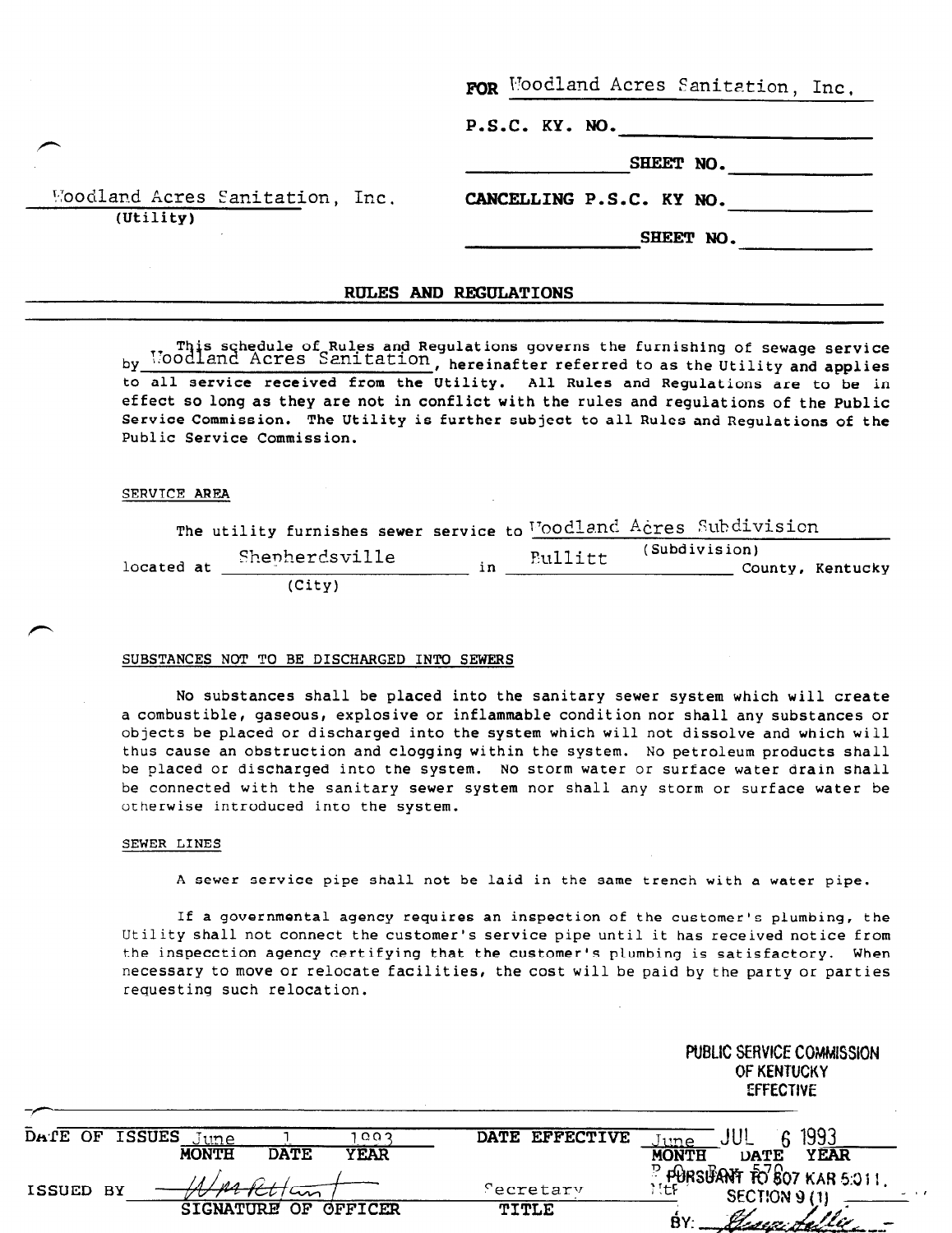FOR Woodland Acres Sanitation, Inc.

P.S.C. KY. NO.

SHEET NO.

CANCELLING P.S.C. KY NO.

Woodland Acres Sanitation, Inc. (Utility)

# SHEET NO.

#### RULES AND REGULATIONS

#### SEWER FAILURE

P

The utility is responsible for the maintenance of that portion of the service line installed by the Utility and the customer is responsible for the maintenance of that portion installed by the customer.

#### PROTECTION BY CONSUMER

The Consumer shall protect the equipment of the Utility on his premises and shall not interfere with the Utility's property or permit interference except by duly authorized representatives of the Utility.

#### NOTICE OF TROUBLE

The Consumer shall give immediate notice to the Utility cf any irregularities or unsatisfactory service and of any known defects.

#### CONNECTION CHARGES

Normal connections to existing sewer lines shall be made without charge for a prospective customer who applies for and contracts to use service for one (1) year or more. Any such connection made at the property line of a prospective customer shall be classified as a normal connection.

Any prospective customer, and any subdivider, developer, contractor, or other entity which is not a prospective customer, requiring service for a defined undeveloped area that is determined feasible to serve, will be charged the full cost of installation. In such instances the prospective customer, subdivider, developer, contractor, or other entity which is not a prospective customer wiil be charged a contribution in aid of construction.

If any prospective customer is directly charged a contribution in aid of construction, the contribution charged shall be subject to Public Service Commission approval. If any subdivider, developer, contractor, or any other entity which is not a prospective customer is directly charged a contribution in aid of construction, the contribution charged shall be subject to negotiation between the utility and the subdivider, developer, contractor or other entity which is not a prospective customer, and such charge shall not be subject to Public Service Commission **@881CSERVICE COMMISSION** 

OF KENTUCKY **EFFECTIVE** 

|               |                     |                  |             |             |              |                |      | JUL                           | 1993                                                   |
|---------------|---------------------|------------------|-------------|-------------|--------------|----------------|------|-------------------------------|--------------------------------------------------------|
|               | DATE OF ISSUES June |                  |             | ⊦oor        |              | DATE EFFECTIVE | June |                               | 00 1                                                   |
|               |                     | <b>MONTH</b>     | <b>DATE</b> | <b>YEAR</b> |              |                |      |                               | MONTH PURSMANT TO BURGSAR 5:011.                       |
|               |                     |                  |             |             |              |                | P.0. | $\text{Pox}$ 37 SECTION 9 (1) |                                                        |
| <b>ISSUED</b> | BY                  |                  |             |             | ≦ecret       |                | Mt.  |                               | Mashington -- WX 18917                                 |
|               |                     | <b>SIGNATURE</b> | OF          | OFFICER     | <b>TITLE</b> |                |      |                               | DRUGGE KUNKUMELLE<br>PUBLIC SERVICE COMMISSION MANAGER |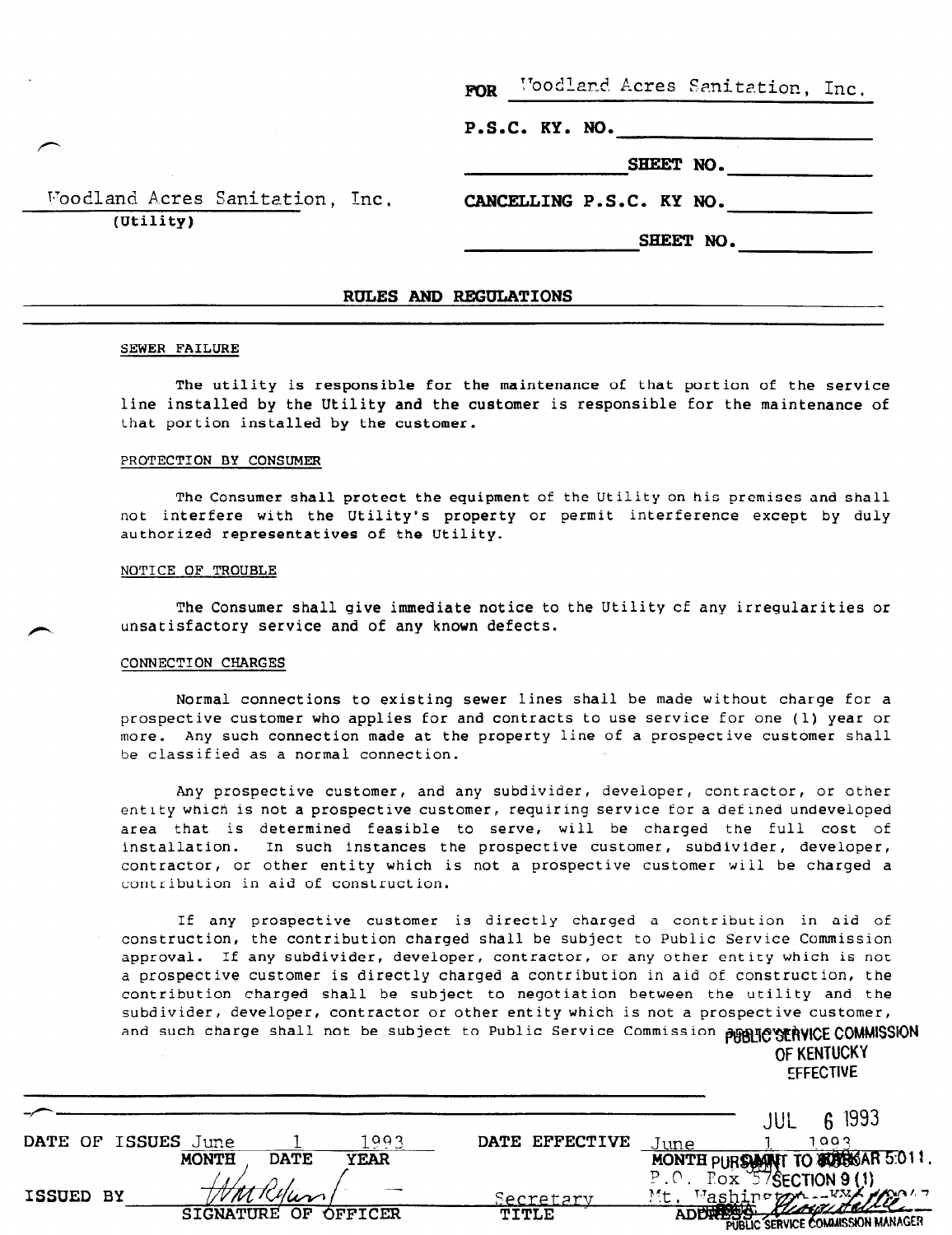FOR Woodland Acres Sanitation, Inc,

P.S.C. KY. NO.

SHEET No.

l'oodland Acres Sanitation, Inc. (Utility)

# CANCELLING P.S.C. KY NO.

SHEET NO.

#### RULES AND REGULATIONS

Any customers ultimately connected under this arrangement shall be charged according to the utility's current approved rates filed with the Public Service Commission.

For purposes of this provision the term "prospective customer" shall mean any person, firm or corporation which expresses an intent to become an ultimate user or customer of the utility at the time of the contribution in aid of construction is charged. A subdivider, developer or contractor is not considered a "prospective customer" for purposes of this section.

#### DISCONTINUANCE OF SERVICE BY THE UTILITY

The Utility may refuse or terminate service for noncompliance with its tariffed rules or commission regulations after having made a reasonable effort to obtain customer compliance. Said customer will be given at least ten (10) days written notice prior to termination.

If a dangerous condition is found to exist service may be terminated without notice however, the utility will notify the customer in writing and if possible orally of the reasons for termination or refusal. The notice will be recorded along with the corrective action to be taken by the customer or the utility before service is restored or provided.

The utility may terminate service for nonpayment of tariffed charges after a five (5) day written notice of intent to terminate. Service will not be terminated before twenty (20) days after the mailing date of the original bill. If a medical certificate is presented service will not be terminated for thirty (30) days beyond the termination date.

When payments are delinquent the Utility may file a complaint in court. The Utility may request that all court costs be included in any judgement amount awarded to the Utility.

#### DISCONTINUANCE AT CUSTOMER'S REQUEST

Customers who have fulfilled their contract terms and wish to discontinue service must give at least three (3) days notice. The notice may be given in writing, in person or via telephone. Notice to discontinue prior to expiration of contract term will not relieve the customer from any minimum or guaranteed pay  $R_{\text{eff}}$  SERVICE COMMISSION OF KENTUCKY EFFECT WE

| DATE OF ISSUES      | June         |             | 1002        |       | DATE EFFECTIVE | June  | بابابي |                                                    |  |
|---------------------|--------------|-------------|-------------|-------|----------------|-------|--------|----------------------------------------------------|--|
|                     | <b>MONTH</b> | <b>DATE</b> | <b>YEAR</b> |       |                | MONTH |        | OPURSUANT TO 807 KAR 5.011.                        |  |
| <b>ISSUED</b><br>BY |              | $\omega$    |             |       | Cecretary      | Мŧ    |        | SECTION 9(1)                                       |  |
|                     | SIGNATURE OF |             | OFFICER     | TITLE |                | BY:   |        | <u>UISLIN</u><br>public service Commission manager |  |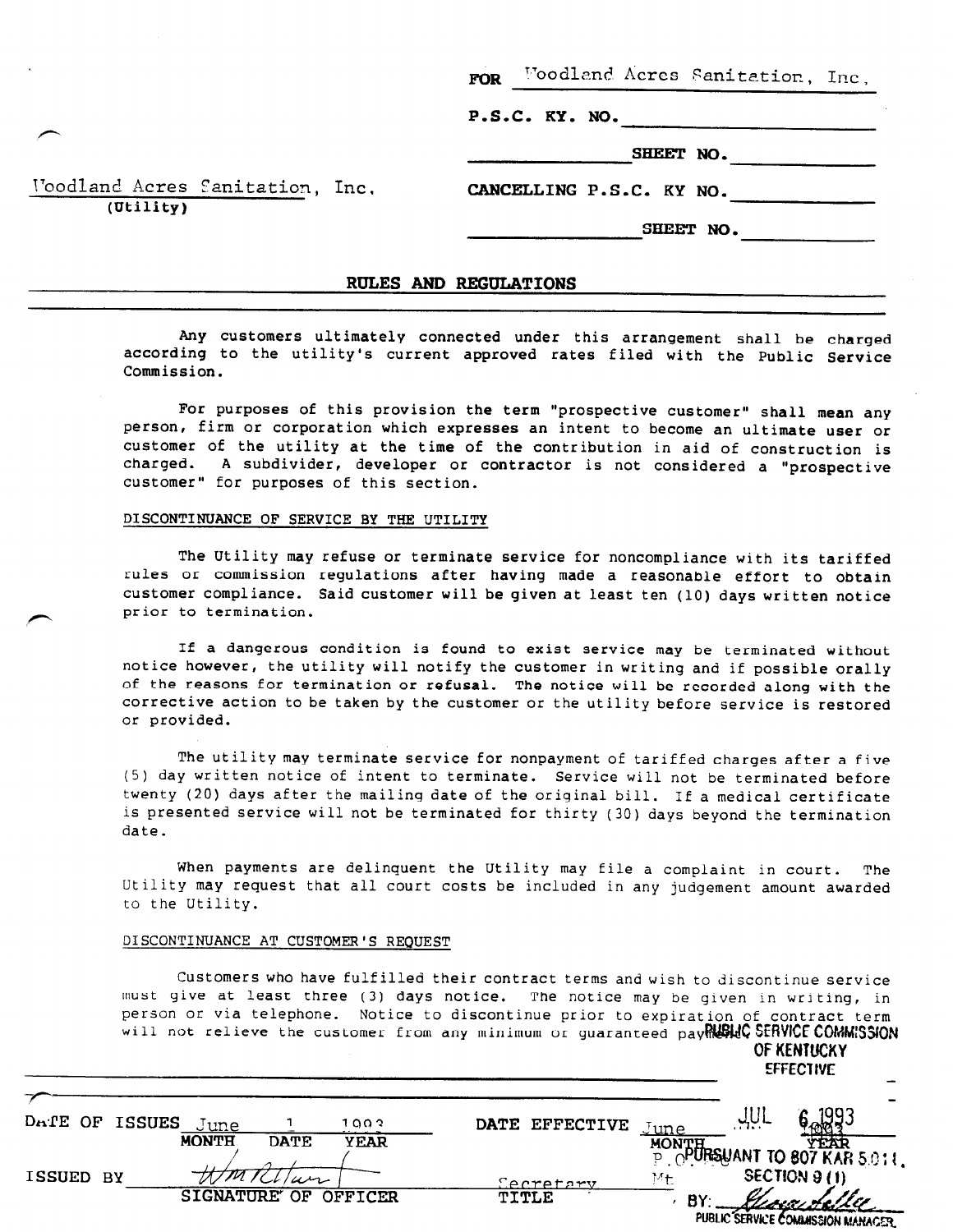FOR Woodland Acres Sanitation, Inc.

P.S.C. KY. No.

SHEET NO.

CANCELLING P.S.C. KY No.

SHEET No.

Foodland Acres Sanitation, Inc. (Utility)

## RULES AND REGULATIONS

#### BILLING, COLLECTION AND PENALTIES

Bills for service will be mailed no later than the \_\_ of each month and will be due and payable within days. A late payment penalty will be assessed after the due date of any account. The penalty will be assessed only once on any unpai balance.

#### DEPOSITS

The Utility may require a deposit not to exceed 2/12 of the estimated annual bill of the applicant for service. Interest will accrue on the deposit at the rate prescribed by law and will be refunded on an annual basis, unless the customer's bill is delinquent on the anniversary date of the deposit.

# PUBLIC SERVICE COMMISSION OF KENTUCKY EFFECTIVE

JUL 6 1993

**PURSUANT TO 807 KAR 5:011.**<br>SECTION 9 (1)

<u>Inceant</u>es  $BY:$ PUBLIC SERVICE COMMISSION MANAGER

r DATE OF ISSUES  $J$ une  $1$ . 1993 DATE EFFECTIVE  $J$ une  $1$ . 1993 MONTH DATE YEAR FILE BUILD MONTH DATE YEAR ISSUED BY  $\ell$ ll and SIGNATURE OF OFFICER Secret TITLE P.O. Fox 570 2,0, FOX 5/7<br>Yt Hechineten TV  $\lambda$ ppersetting the setting  $\Delta \Omega \Delta 7$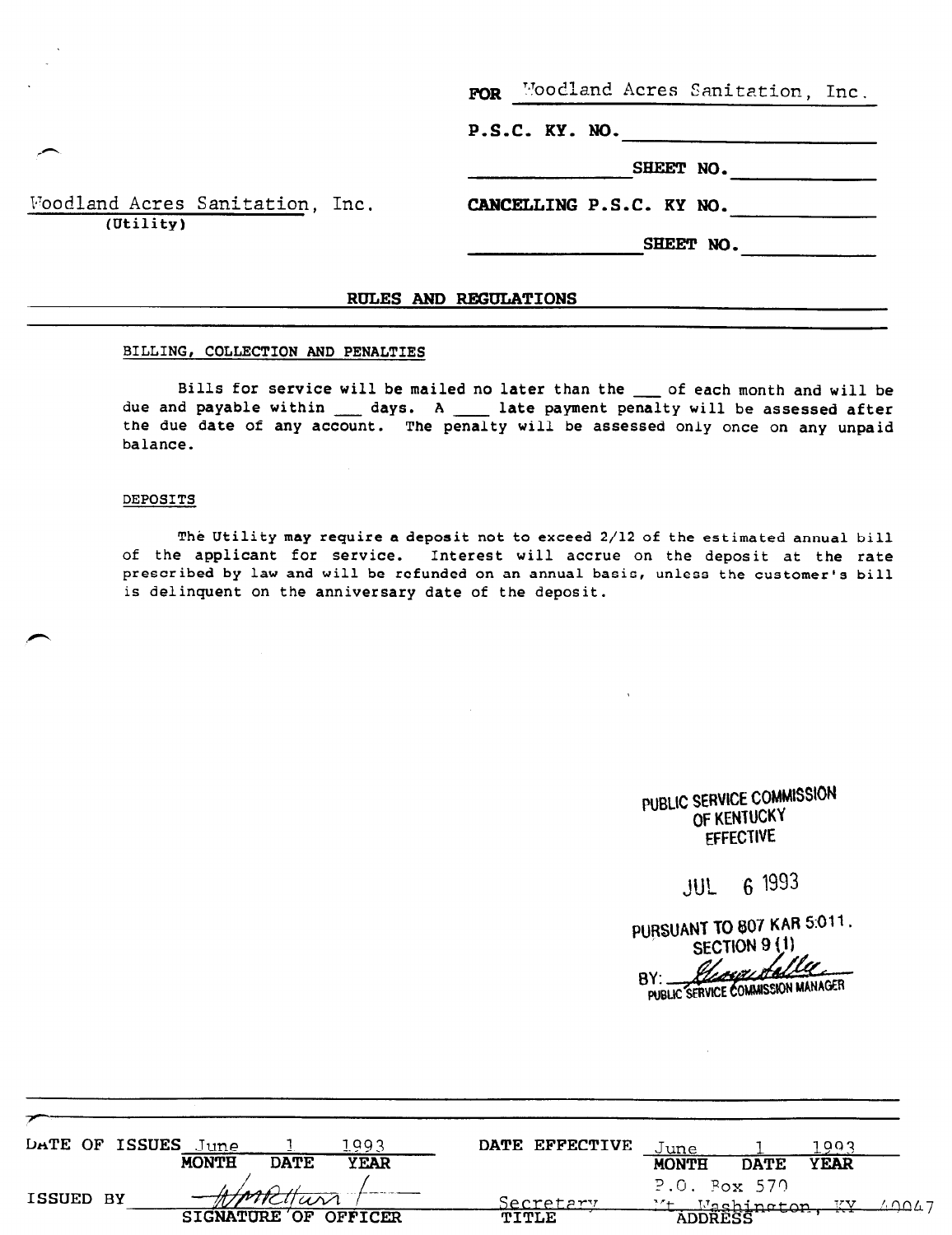

LouisvilleWater.com

502.583.6610 To pay by phone, select option 3







## **Message Center**

Small undetected water leaks in your home can quickly add up! A small leak in your toilet can use up to 1,000 gallons of water a day, and most leaks typically grow in size, and cost. We suggest you begin the leak search with your toilet. Visit LouisvilleWater.com/Leaks to learn how perform a dye test and other tips on where to check for leaks.

1/3